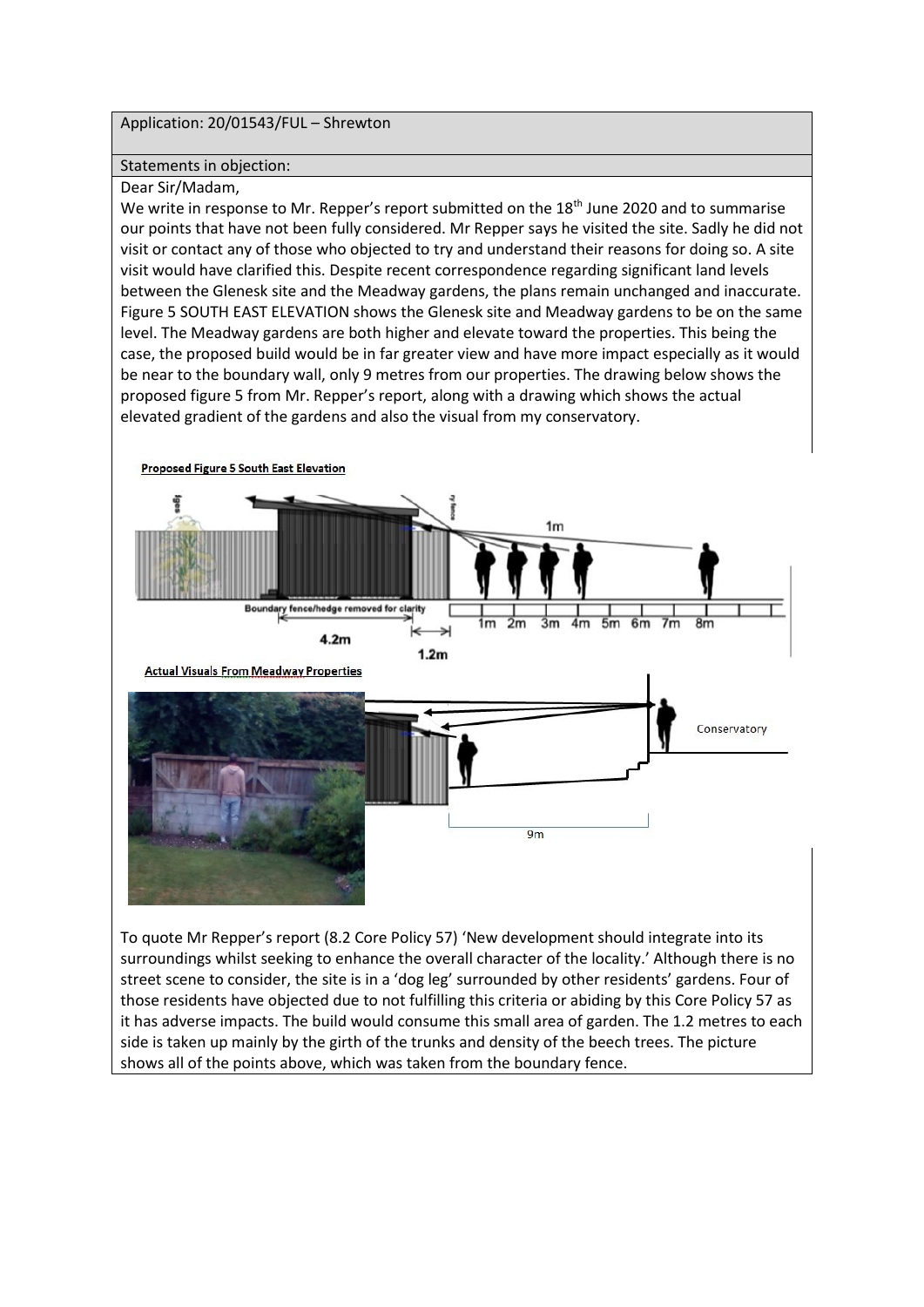

The proposed build height at 2.8 metres rising to 3.1 metres will mean that from our living areas we will see the back, the window, along with its light and the full length of the pitched black roof, with more of the build visible from the first floor. The build would be totally out of view from the Glenesk residence, with full impact on the neighbours. The plans show the roof overhang to be only 78.80cm from the boundary wall in the revised plan of the NORTH WEST ELEVATION (Side Elevation) submitted on the 21<sup>st</sup> April 2020. This is less than the 1 metre that Mr Repper quoted in figure 8.4 'Other Matters Raised'. If building controls stipulate a 1metre distance between boundary and build, then this breaches this regulation regarding fire hazard. See below revised side elevation.



The discrepancy between the garden levels has a great bearing on our objections as this has not been taken into account when considering the issues mentioned. The size of the structure and close proximity to our homes will cause the issues listed in our objections with the possibility of further light pollution from outside lights.

Glenesk is a property benefiting from both a generous sized front and rear garden with further land at the side of the property. A build of this nature anywhere else on the property would be more in keeping with the environment, courteous to neighbours and be a safer and more responsible option for overseeing the eventual care of an ageing relative. If the annexe were on the other side of the hedge, we would not be objecting.

Yours Faithfully,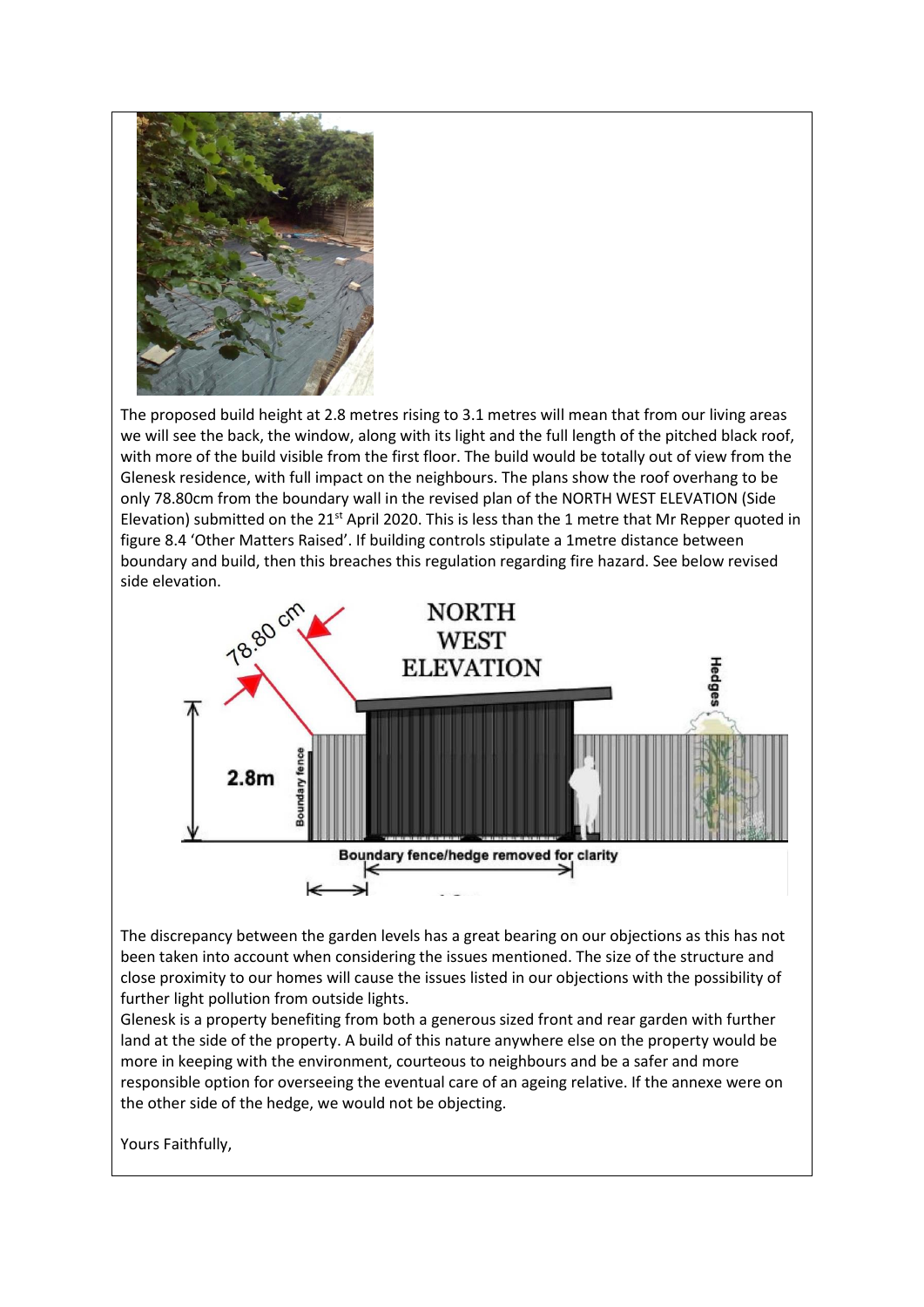Hazel Burns & Martin Walker (Meadway Residents)

Statements in support:

Dear Sirs,

I am writing to you as the applicant to support my planning application (20/01543/FUL) to build a granny annexe in my rear garden at Glenesk, Rollestone Rd, Shrewton.

The granny annexe is for my mother, who is a 61 year old widow who moved to Wiltshire from Norfolk to be with my young family and myself. Both my wife and I have key worker careers that involve a lot of unsocial hours and in particular, my role involves me being away for long periods of time, which creates challenges with childcare. To remedy this and achieve an appropriate, supportive environment for our children, my mother moved here to look after our children, and she meets all our childcare needs. We also provide a lot of support to her in return, both physically and emotionally.

To enable this arrangement, my mother has been living in a touring caravan as she needs her own environment and to maintain her independence. However, the caravan is not designed nor feasibly suited to be a long term accommodation solution. It is far too small, as well as being intolerably cold during the winter months. This has had a negative impact on her mental and physical wellbeing.

We would be hugely grateful if the committee would consider passing our application for our granny annexe, enabling my mother to have a small studio annexe within our curtilage to enable support for both my family and for my mother, whilst supporting my mother to maintain her independence and her own space.

I understand that there are some local concerns regarding our application, however we have taken great care to address the concerns in our response dated 21st April. We feel confident that a small, single storey building will not overlook the properties behind it. With the appropriate screening, which we have willingly agreed to, the annexe also could not impede on anyone's privacy. With regards to the placement of the annexe, we feel that given the unusual shape of our garden, this is the most logical placing, while also maintaining a garden that can be easily accessed and supervised from the main house for our children to play in. The purpose of this annexe is for accommodation for my mother, and we would not be using it to rent out or as an Air B and B and we will happily agree to a covenant regarding this.

I appreciate your time,

Kind regards

Mr and Mrs Lashmore-Searson and Mrs Searson

Shrewton Parish Council Statement (Objection):

Shrewton Parish Council maintains its objections to planning application 20/01543/FUL - Glenesk, Rollestone Road, Shrewton, SP3 4HG for the following reasons: 1. The application has been described as a Granny Annexe, these are normally within or built onto a house so a resident can live independently but have support nearby. This building is located at the end of